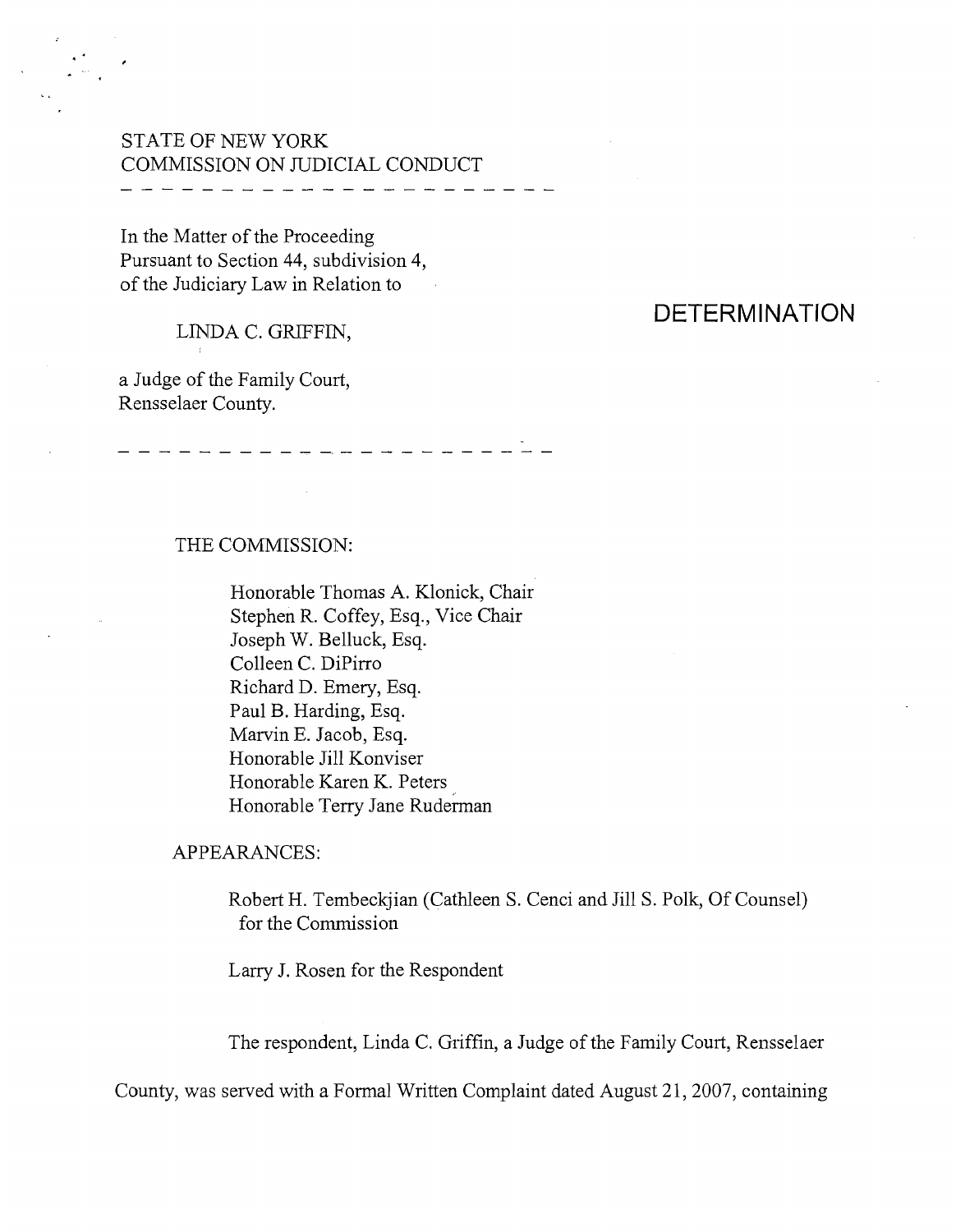three charges. The Formal Written Complaint alleged that in three cases respondent held litigants in summary contempt in contravention of statutory requirements. Respondent filed an answer dated September 7, 2007.

On April 29, 2008, the Administrator of the Commission, respondent's counsel and respondent entered into an Agreed Statement of Facts pursuant to Judiciary Law  $\S 44(5)$ , stipulating that the Commission make its determination based upon the agreed facts, recommending that respondent be censured and waiving further submissions and oral argument.

On May 7, 2008, the Commission accepted the Agreed Statement and made the following determination.

1. Respondent was admitted to the practice of law in New York in 1978 and has been a Judge of the Family Court, Rensselaer County, since 1994. Respondent has been an Acting Justice of the Supreme Court since 2001. Her current term expires in 2013.

As to Charge I of the Formal Written Complaint:

2. On July 21,2005, respondent presided over *Vesna Russo v. Scott Russo,* a custody matter which was scheduled for trial on that date. The parties shared joint legal and physical custody of their eight-year-old son. In addition to respondent, the following were present: Ms. Russo and her attorney Robert E. Molloy, Mr. Russo and his attorney Andrew S. Jacobs, the child's law guardian Eugene P. Grimmick, and court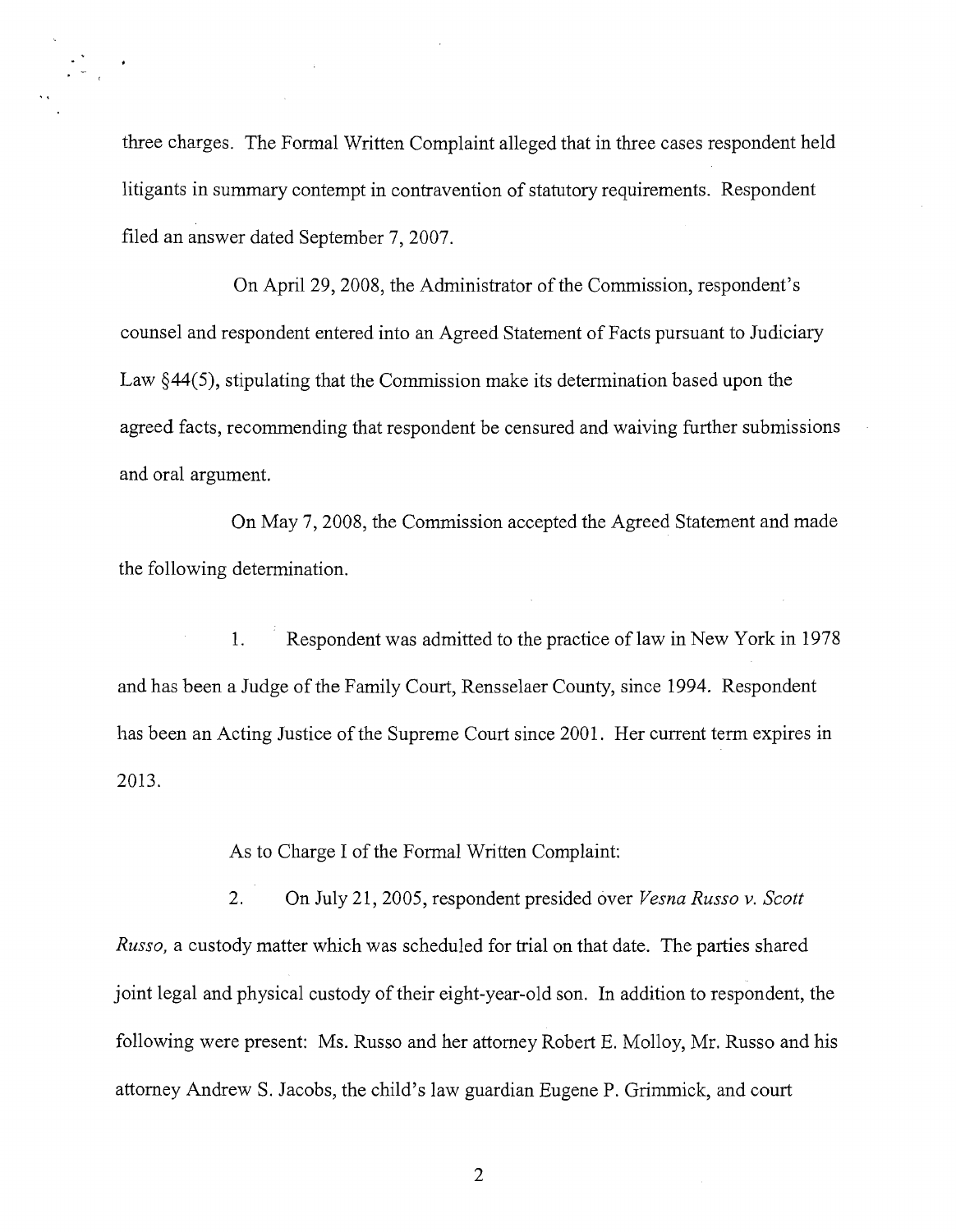reporter Shannon Swart.

3. Ms. Russo testified on direct, *inter alia,* that she was an immigrant from Croatia, that she had been gainfully employed for years and that, after her estrangement from Mr. Russo, he made a complaint about her to the FBI alleging that she was a murderer, arsonist and terrorist who planned to kidnap their son. As a result, the FBI interviewed her twice at her place of employment, but no charges were ever brought against her.

4. During Ms. Russo's testimony, the attorneys for both parties agreed to play in open court recordings of certain conversations between Ms. Russo and Mr. Russo that Ms. Russo had made.

A. *Background:* The child alternated residing with his two parents. When he was with Mr. Russo, Ms. Russo was permitted to speak with him on the telephone between 7:30 PM and 8:00 PM. Ms. Russo testified that it was not unusual for her to call Mr. Russo's home during those hours and either leave a message that was not returned or speak to Mr. Russo but not her son.

B. *Recording ofMarch* 26, *2005:* The recording was played without interruption. It purports to be a phone conversation initiated by Ms. Russo for the purpose of speaking with her son. Ms. Russo repeatedly asks to speak with the child, and Mr. Russo appears to insist that she listen to his proposal for modifying the custody arrangement. Ms. Russo agrees to listen to the proposal, which Mr. Russo appears to read aloud. The two then argue over the proposal, and Ms. Russo continues to ask to speak to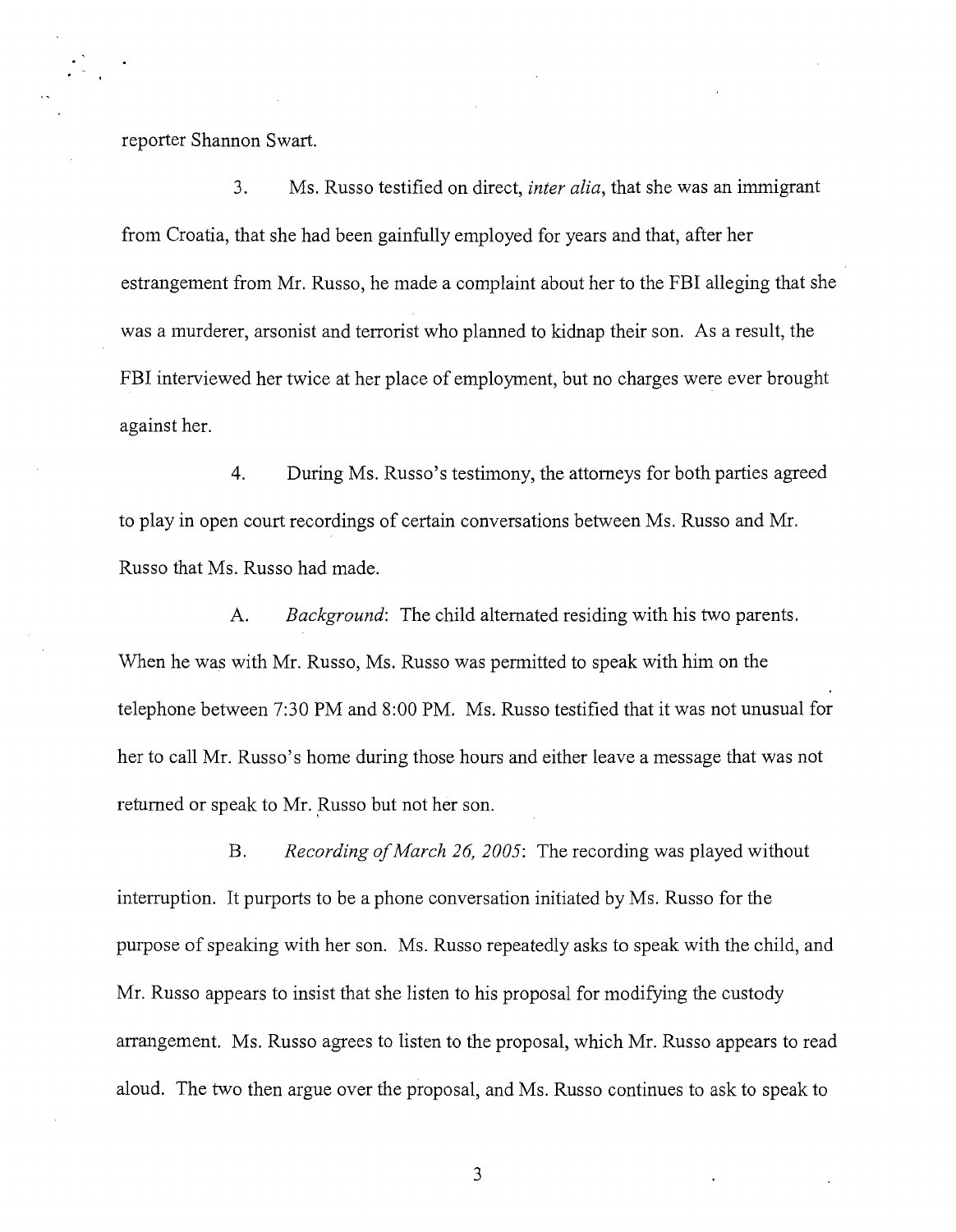the child, says she will call the police if Mr. Russo does not put the boy on the phone, then hangs up without the child having been given the phone.

C. *Recording ofMarch 29,2005:* The recording purports to be a conversation outside Mr. Russo's apartment, where Ms. Russo had gone to pick up things belonging to her son that had not been sent with him when he returned to her home from Mr. Russo's. The child was at Ms. Russo's apartment and was not present for the conversation. Ms. Russo repeatedly indicates she wants to pick up the boy's belongings and go home. Mr. Russo repeatedly asks her to talk. He says *inter alia* that she is "savage" and that she "killed" somebody, which she denies. She repeatedly asks to be let go. The following colloquy then occurs on the recording:

> Mr. Russo: I'm going to tell you something right now, and this isn't a threat, I want to tell you something **--**

Ms. Russo: I just want to go home.

Mr. Russo: **--** because these are my last words to you ever, and I intend to have my son taken away from you because you are indeed asavage, but I want to tell you and I want you to worry about it and to suffer the way that you and - me and my son have suffered without you, you remember this, you told me something, I gave them as much information as I can because if you're going to do this to my son and me and my **family--**

Ms. Russo: Your family?

Mr. Russo: Then you deserve to get what you have coming to you, hon. I'm going to make sure the FBI locks you **up--**

Ms. Russo: Okay.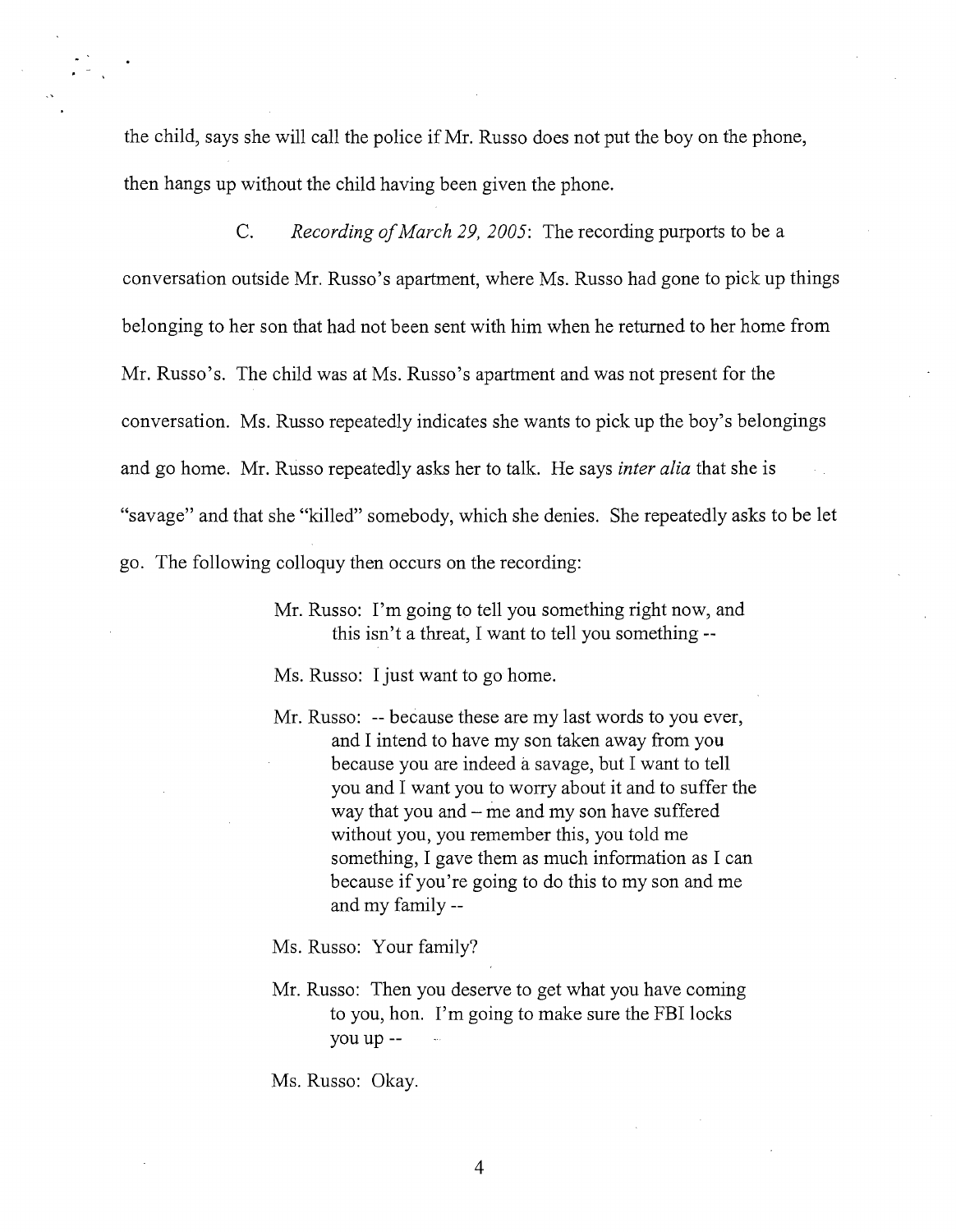- Mr. Russo: -- or removes you from this country; I promise you, and I will not stop until that's done. And at the same time, if you want to stop this charade of calling me a bad guy when you know that you are no angel, hon. I love you, and that's how bad I want you. I want you so bad -
- 5. At that point, respondent interrupted the recording and the following

occurred:

Respondent: Excuse me. Stop the tape. I'm going to send Mr. Russo for a psychiatric evaluation --

Mr. Jacobs: I'm going to object. This is something that --

Respondent: That's fine. You can object. I've had some questions about his mental stability for some time now, and this about seals the deal. That we're several months after the divorce making -- and he still doesn't get it. He's making these kinds of accusations -

6. When Mr. Jacobs objected to the evaluation and indicated that there

was a good faith basis for his client's allegations against the petitioner, respondent said she would not reconsider ordering the evaluation. When Mr. Russo interjected, respondent stated, "No sir, I'm not asking you to say anything," and, "Mr. Russo, if you don't shut your mouth right now, you'll be leaving in handcuffs with the court officer." When Mr. Russo twice again interrupted respondent and attempted to speak on his own behalf, respondent summarily held him in contempt of court, without explicitly warning him of a summary citation for criminal contempt or giving him an opportunity to defend himself against the charge by making a statement. Respondent then sentenced Mr. Russo to one day in the Rensselaer County Correctional Facility.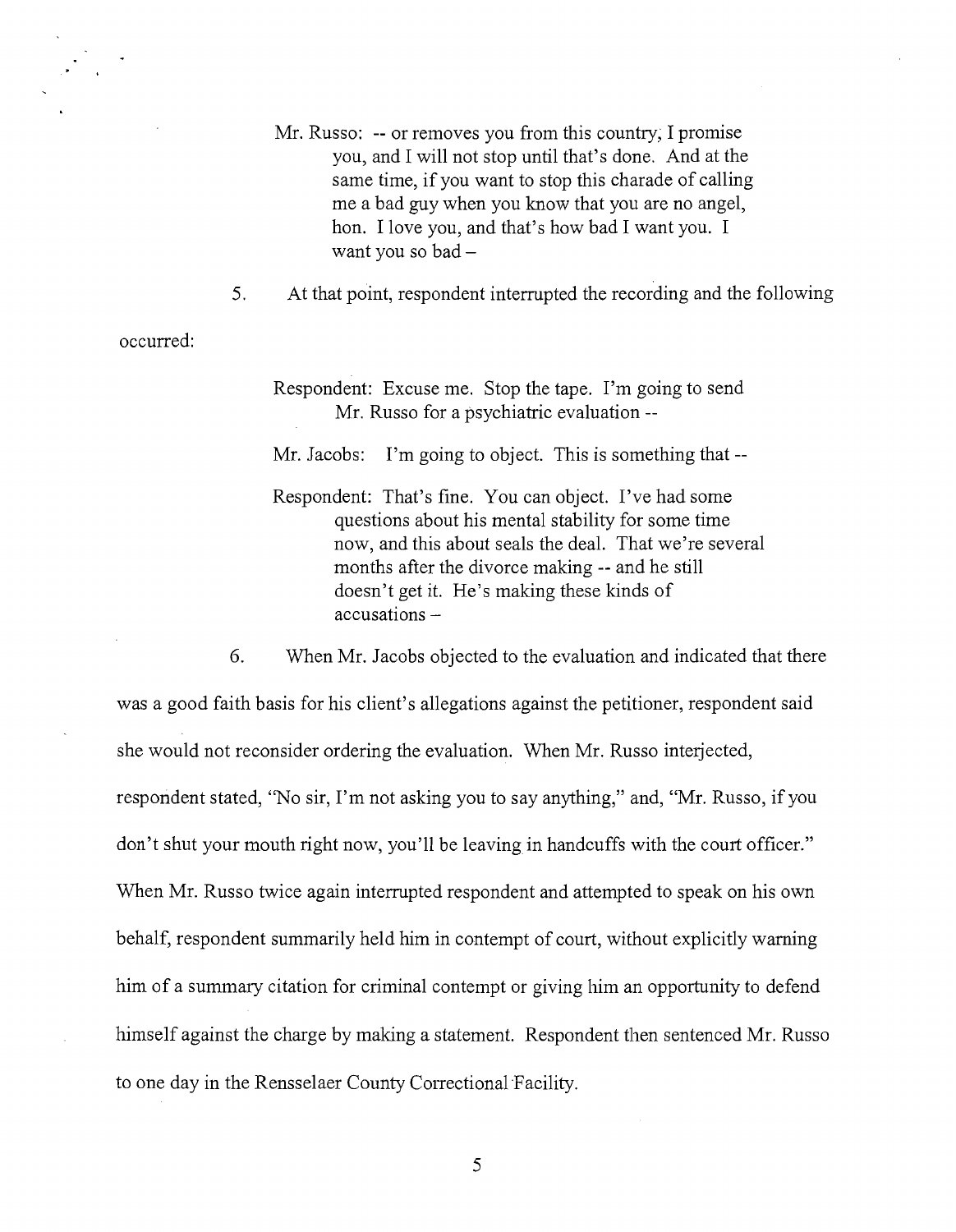7. After Mr. Jacobs asked to be heard on the issue of contempt, respondent replied that a hearing was not necessary because the contempt "occurred in the presence of the Court."

8. Respondent issued a commitment order, improperly indicating that Mr. Russo was found in "civil" contempt. Respondent failed to comply with Sections 752 and 755 of the Judiciary Law, which provide that the court must prepare an order "stating the facts which constitute the offense" thus enabling judicial review.

9. Respondent never ordered a psychiatric examination of Mr. Russo, although she did order an update to a previous mental health evaluation of the family members. Mr. Russo later moved for respondent's recusal from the custody matter, alleging that she was biased because of her actions on July 21,2005, and respondent denied the motion. The parties later settled the matter.

10. Mr. Russo spent less than one hour at the jail. After he was booked and processed, he was released due to the computation of time off for good behavior.

11. Respondent recognizes the impropriety of her conduct.

As to Charge II of the Formal Written Complaint:

12. On October 13,2004, respondent presided over *Rensselaer County DSS SCU o/b/o* [Department of Social Services Support Collection Unit on behalf of] *Victoria Danish v. Dee E. Bowen,* a child support matter. In addition to respondent, the following were present: Ms. Danish, Timothy Connell of the Rensselaer County DSS, Carol Collier of the SCU, Mr. Bowen (the child's father), his attorney Charles W. Thomas of the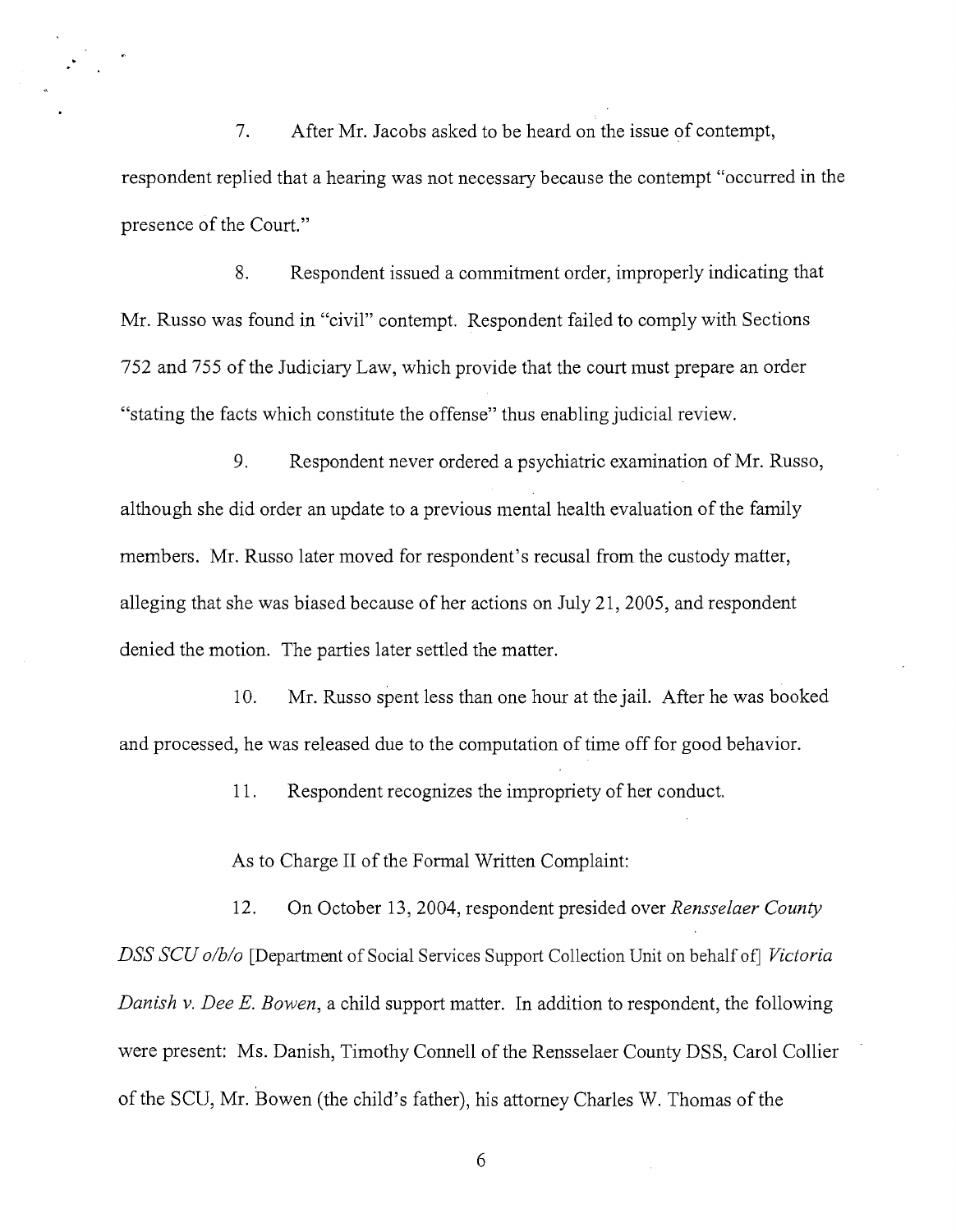Rensselaer County Public Defender's Office, and court reporter Shannon Swart.

.'

13. The proceeding was a confirmation hearing on a support magistrate's determination that Mr. Bowen had failed to pay support in the amounts ordered by the court. The support magistrate had recommended a sentence of 60 days incarceration. Mr. Bowen disputed the amount of child support payments purportedly made. After the various participants tallied Mr. Bowen's recent payments, his lawyer stated that Mr. Bowen now owed \$2,400 in child support and was prepared to make regular payments of \$73 a week.

14. Respondent asked the petitioner, Ms. Danish, if she wanted to give Mr. Bowen "more time to see if he comes up with more money, or are you at the end of your rope?" When Mr. Connell of DSS said he was "at the end of [his] rope," respondent began to hear testimony from Ms. Collier, the SCD representative. Mr. Bowen's attorney interrupted the testimony to ask if the court would be willing to reduce Mr. Bowen's sentence if he were to admit without a hearing, to which respondent proposed a jail sentence of 45 days. Mr. Bowen then said, "I really don't understand. I'm not a lawyer. I'm sorry. I'm in the dark."

15. Respondent then allowed Mr. Bowen to speak with his attorney off the record. Respondent went back on the record to issue a warning to Mr. Bowen, stating, "You're going to be in contempt of Court if you open your mouth. You expect to come in and pretend you don't have the faintest idea what's going on when you're practically a professional respondent in the support part? You've been here repeatedly, been told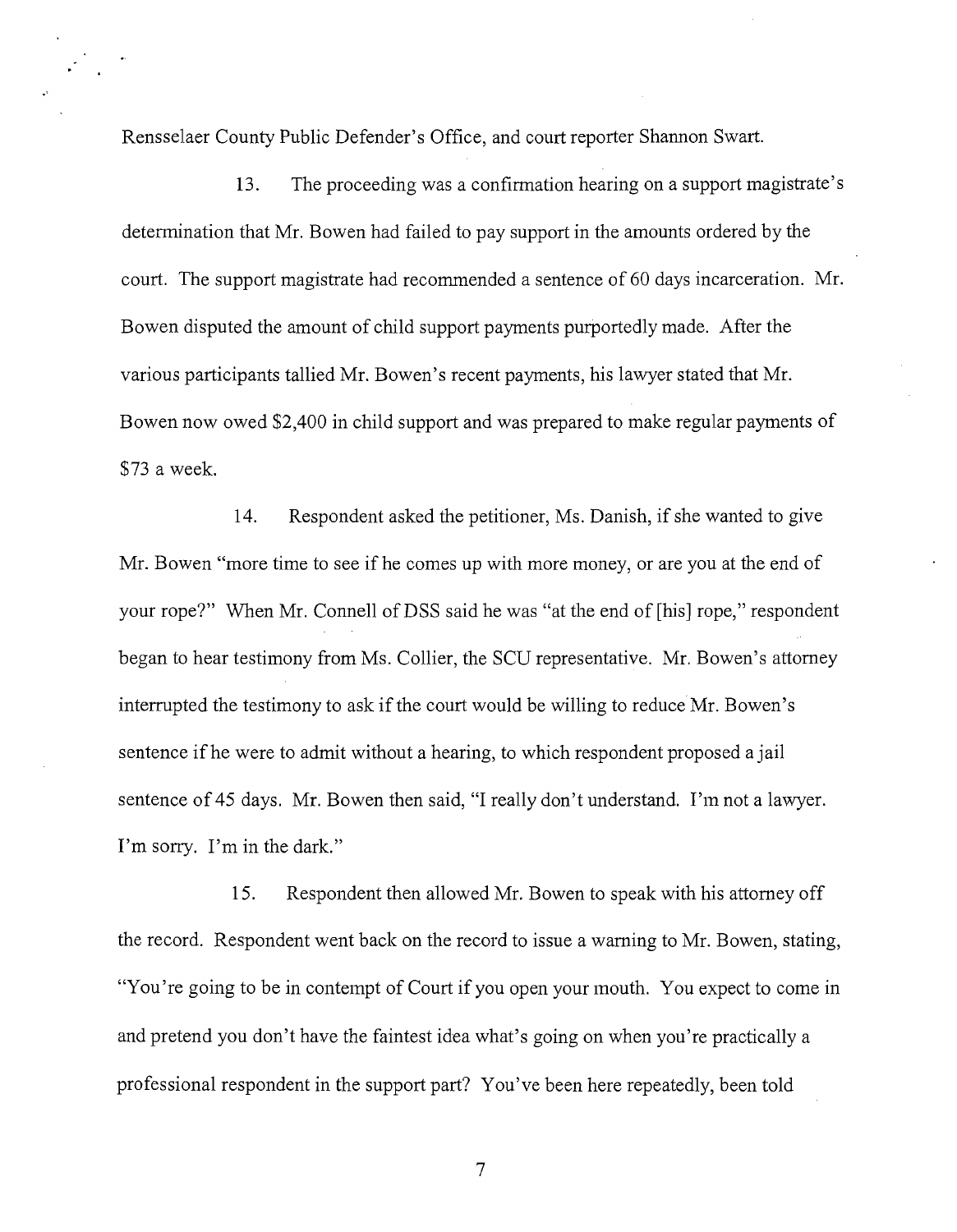repeatedly over a period of years you need to make payments on time, in full."

16. Mr. Bowen and his attorney again spoke to each other off the record. When respondent resumed the proceeding, Mr. Bowen immediately stated, "That was wrong, your Honor. I calculated myself --", at which point respondent cut him off and said, "Take him into custody."

17. Respondent then sentenced Mr. Bowen to seven days in the county jail for contempt of court without giving him an opportunity to defend himself against the charge by making a statement. She did ask Mr. Thomas, his attorney, whether he had "any alternative thoughts on this," to which he replied "no." Respondent adjourned the confirmation hearing for the parties to appear after Mr. Bowen completed his sentence.

18. Respondent issued a commitment order, improperly indicating that Mr. Bowen was found in "civil" contempt. Respondent failed to comply with Sections 752 and 755 of the Judiciary Law, which provide that the court must prepare an order "stating the facts which constitute the offense" thus enabling judicial review.

19. On October 20,2004, after serving his sentence for contempt, Mr. Bowen reappeared before respondent with his attorney and agreed to pay at least \$1,000 toward the arrears by December 22, 2004, the adjourned date.

20. Respondent recognizes the impropriety of her conduct.

As to Charge III of the Formal Written Complaint:

21. On June 8, 2004, Cecelia Snyder, a 16-year-old appearing on a Person In Need of Supervision (PINS) petition, was brought before respondent, in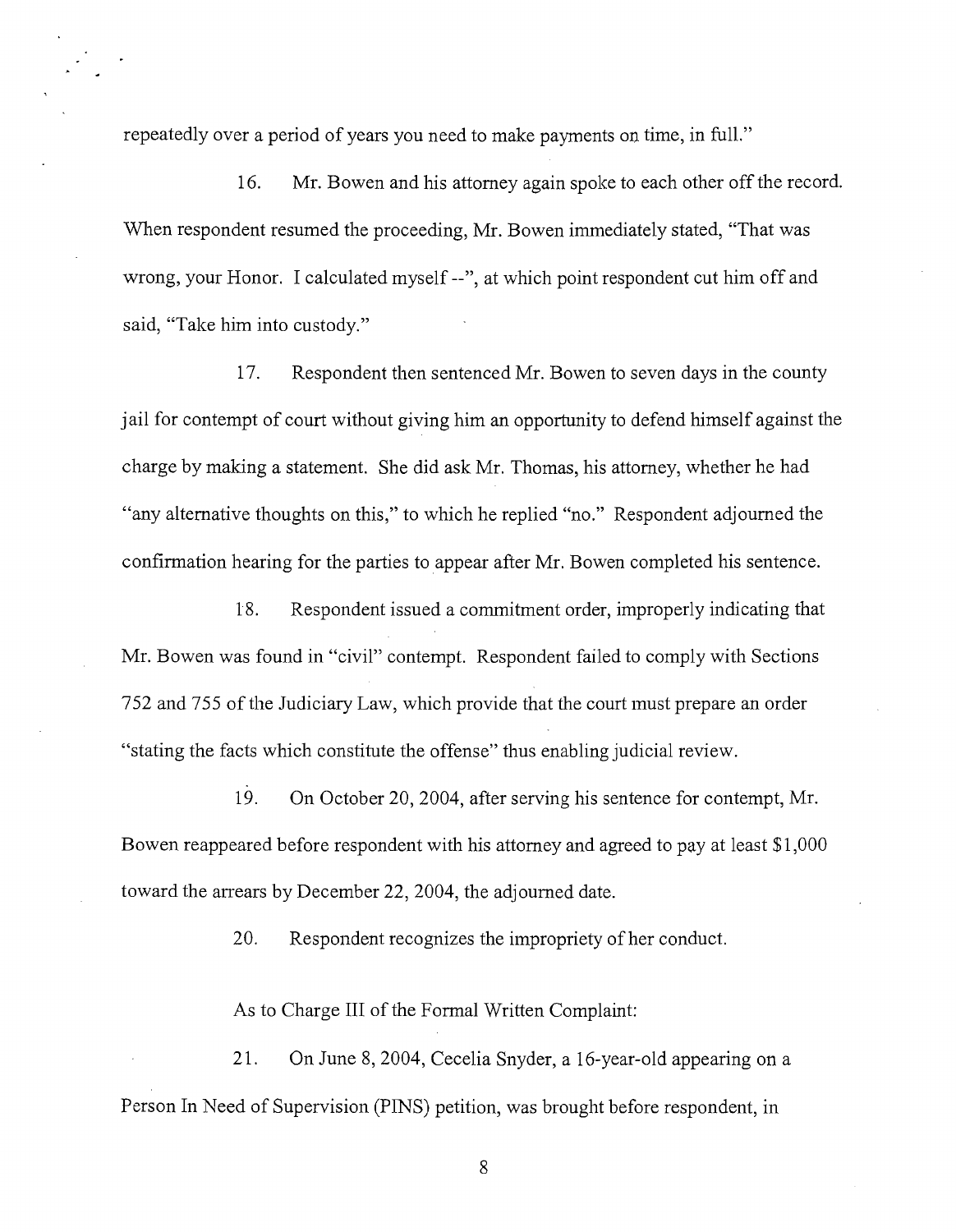custody, for having run away from the Wynantskill juvenile detention facility. In addition to respondent, the following were present: an assistant county attorney (whose appearance was not noted on the transcript), Ms. Snyder, her law guardian Arthur G. Dunn (who was substituting for Ms. Snyder's regularly assigned law guardian), her mother and court reporter John W. Koletas. Ms. Snyder had appeared before respondent on numerous prior PINS and Juvenile Delinquency matters, dating back to 2001. Respondent had issued two prior warrants for Ms. Snyder, one of which was outstanding until May 19, 2004, when it was vacated and she was remanded to non-secure detention. Respondent issued a warrant the following day, on May 20, 2004, after Ms. Snyder ran away. It was this warrant that brought Ms. Snyder before respondent on June 8, 2004.

22. On June 8,2004, the assistant county attorney was requesting that Ms. Snyder be remanded to the Wynantskill juvenile facility. Ms. Snyder stated at the beginning of the hearing that "I ain't going back" to Wynantskill again, and she asked to be sent "someplace else." Respondent replied by warning her twice that if she caused a disruption in the building or courthouse, she would be held in contempt and remanded to jail rather than returned to the juvenile facility.

23. Respondent spoke very bluntly to Ms. Snyder, telling her to "close your mouth," not say anything and "listen to me." Respondent explained to Ms. Snyder that she could go to jail for escaping from a juvenile detention facility and urged her to "follow the rules and then you could be picking out where you'd like to go to college instead of where you'd like to be detained."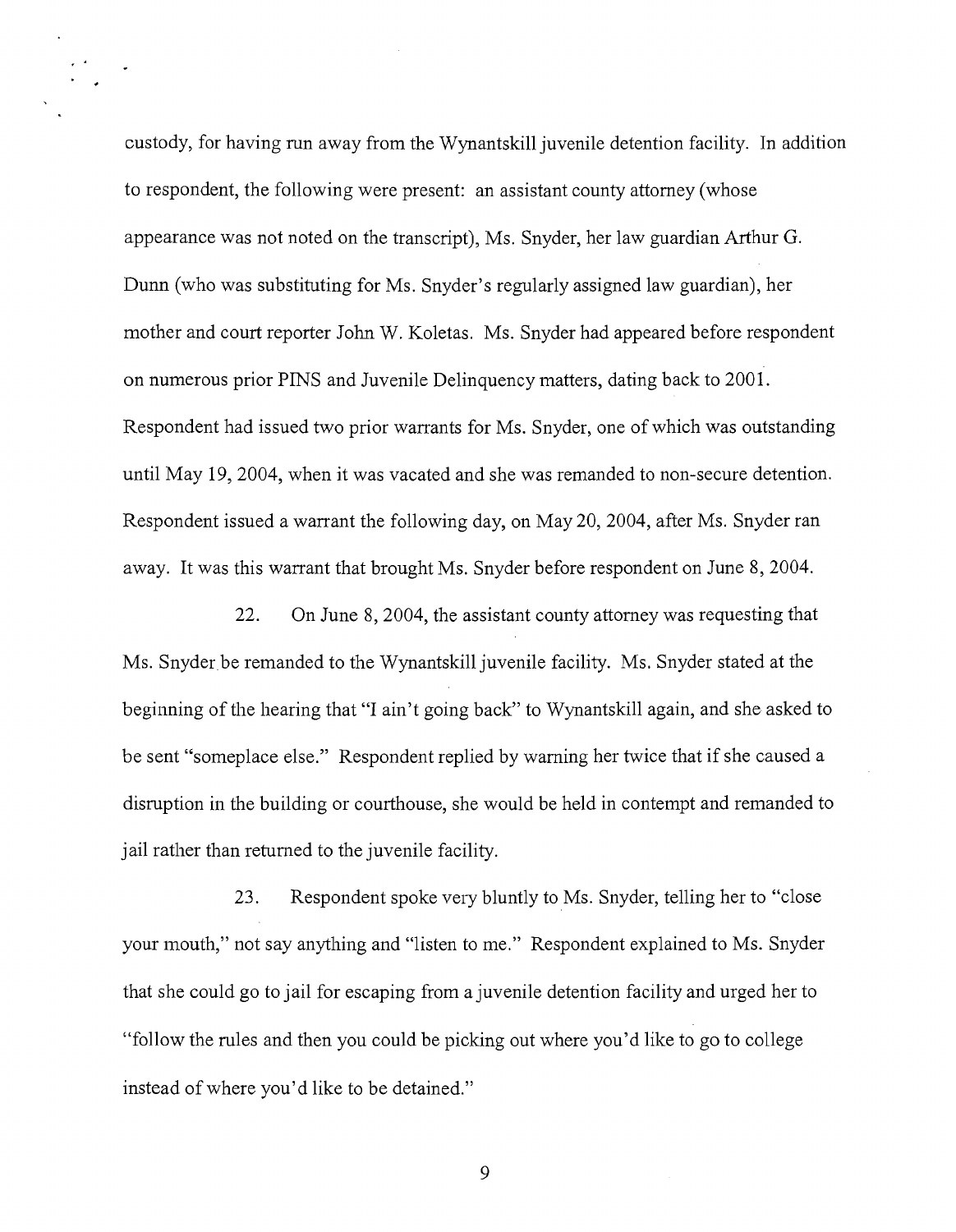24. Respondent then ordered Ms. Snyder remanded to the Wynantskill

juvenile detention facility and said "we'll see you on the  $22<sup>nd</sup>$ ," referring to the next

scheduled court appearance in the matter.

25. As she was led away, Ms. Snyder replied, "maybe" and, addressing

her mother, "Bye, Mom."

- 26. Respondent heard Ms. Snyder's remark, and said the following.
	- Respondent: Okay. Bring her back. [Ms. Snyder] has been previously warned that any outburst or misbehavior would be followed by a finding of contempt. She's held in contempt of court and is remanded to the Rensselaer County Jail for 14 days, at which point the Rensselaer County Sheriffis directed to transport her back to the Family Court Center for an appearance at 11: 00 in the morning. 14 days.
	- Ms. Snyder's Mother: Thank you, Judge. Thank you.
	- Respondent: The record should reflect that the last outburst by [Ms. Snyder] was in a loud and disruptive tone of voice, nearing a shout. Thank you.

27. Respondent issued a commitment order that failed to state the facts

constituting the offense, as required by Sections 752 and 755 of the Judiciary Law.

28. Ms. Snyder served seven days of her jail sentence at the Rensselaer

County Jail before respondent ordered her produced in court on June 14,2004. On that

date, respondent signed an order for Ms. Snyder's transport from the jail to the

Wynantskill juvenile detention facility on the following day.

29. The contempt did not result in any additional incarceration of Ms.

Snyder; even if she had not been remanded to jail for contempt, she would have spent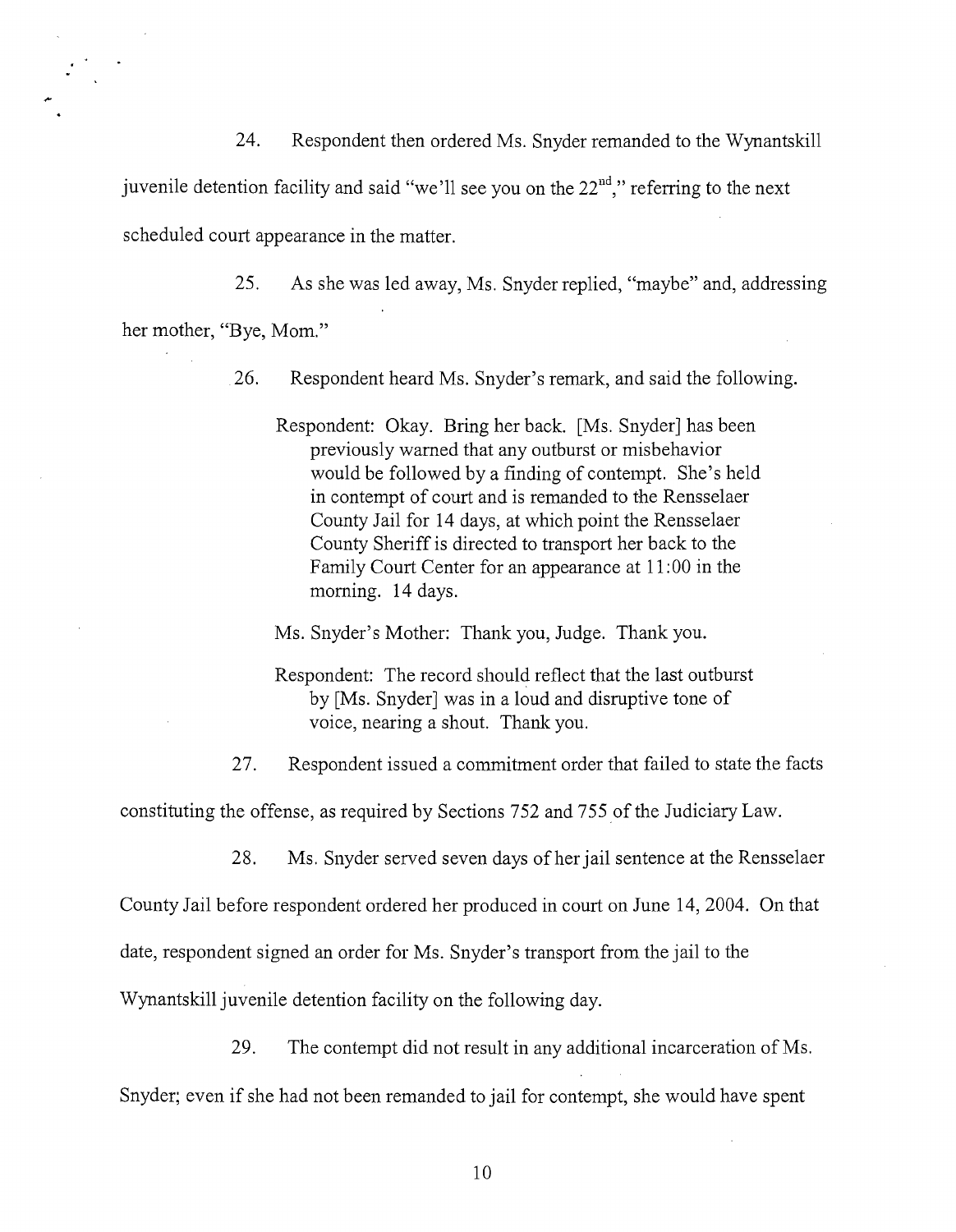those seven days in custody at the juvenile detention facility.

30. Respondent recognizes the impropriety of her conduct.

Supplemental Findings:

31. Respondent acknowledges that she was impatient with the litigants in the above cases, that she did not properly warn them that they faced contempt, that she did not offer them the opportunity to make a statement on their own behalf before she executed the contempt rulings, and that she sentenced them without a proper mandate of commitment that specifically set forth the circumstances of their contempt so as to enable appellate review.

32. In January 2006, respondent attended a program on criminal contempt sponsored by the Office of Court Administration and asserts that she has a better understanding of the laws and rules pertinent to contempt.

33. Respondent is remorseful and assures the Commission that lapses such as occurred in the cases here will not recur.

34. Respondent has been cooperative with the Commission throughout its investigative and adjudicative proceedings in this matter.

Upon the foregoing findings of fact, the Commission concludes as a matter of law that respondent violated Sections 100.1, 100.2(A), 100.3(B)(1), 100.3(B)(3) and  $100.3(B)(6)$  of the Rules Governing Judicial Conduct ("Rules") and should be disciplined for cause, pursuant to Article 6, Section 22, subdivision a, of the New York State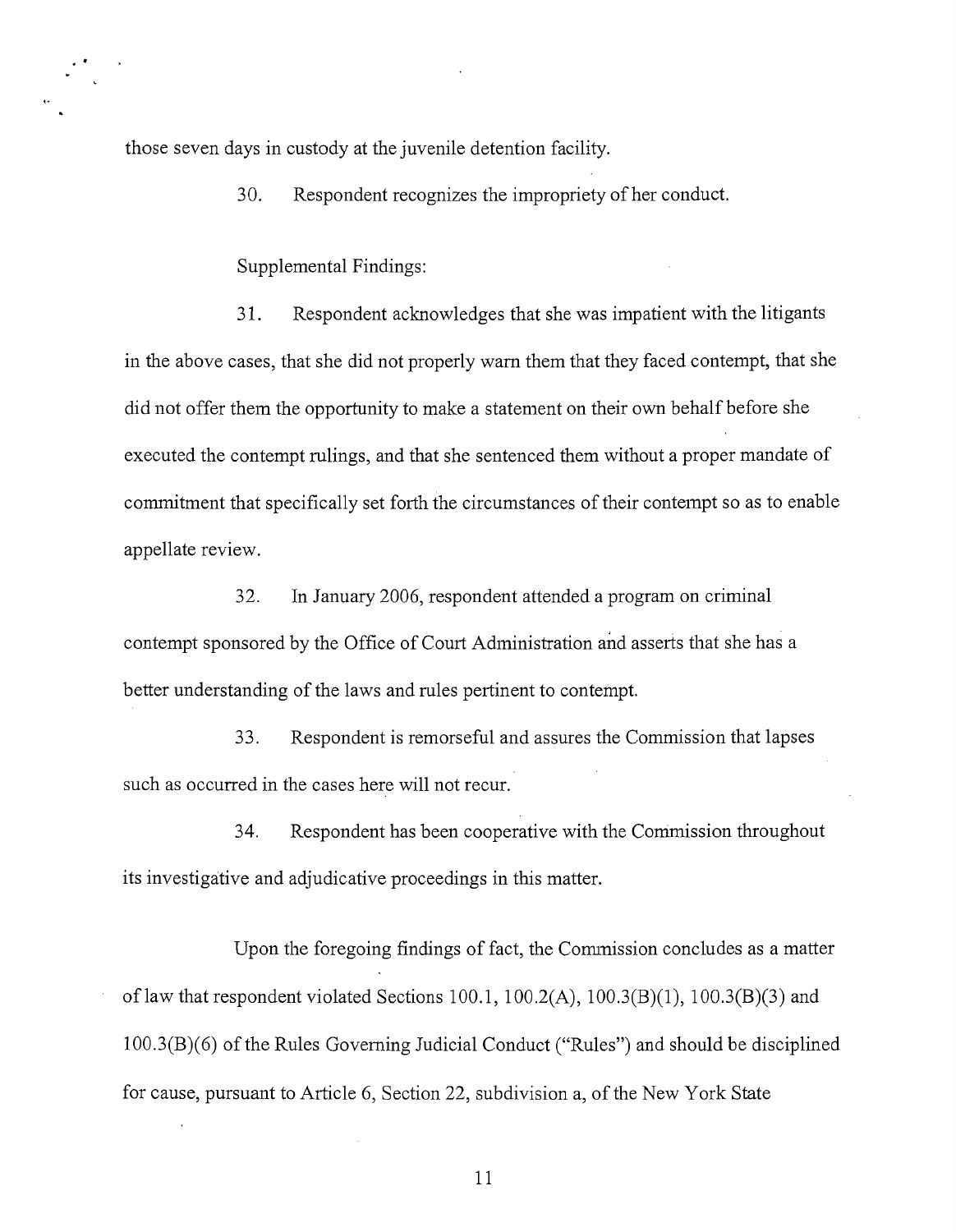Constitution and Section 44, subdivision 1, of the Judiciary Law. Charges I through III of the Formal Written Complaint are sustained, and respondent's misconduct is established.

The exercise of the enormous power of summary contempt for an offense that occurs in the judge's presence requires strict compliance with mandated safeguards, including giving the accused an appropriate warning and an opportunity to desist from the supposedly contumacious conduct and requiring the court to prepare an order "stating the facts which constitute the offense" and "specifically prescribing the punishment," thus enabling appellate review (Jud Law §§752, 755; *Doyle v. Aison,* 216 AD2d 634 [3d Dept 1995], Iv *den* 87 NY2d 807 [1996]). Respondent did not comply with these procedural safeguards in the three cases depicted herein.

As the Court of Appeals has stated, "It is the need for the preservation of the immediate order in the courtroom which justifies the summary procedure... " *(Katz v. Murtagh,* 28 NY2d 234,238 [1971]). In *Doyle,* the Third Department in 1995 held that the standards adopted by Rule in the First and Second Departments, limiting the exercise of the summary contempt power to "exceptional and necessitous circumstances" (22) NYCRR §§604.2[a][1]; 701.2[a]) when the court "reasonably believes that a prompt summary adjudication of contempt may aid in maintaining or restoring and maintaining proper order and decorum" (22 NYCRR §§604.2 [a][1][ii]; 701.2[a][2]), were "consistent with and required by the holding in *Matter of Katz v Murtagh*" (*supra*, 216 AD2d at 635). In applying this extraordinary remedy, every judge must scrupulously observe the procedural safeguards.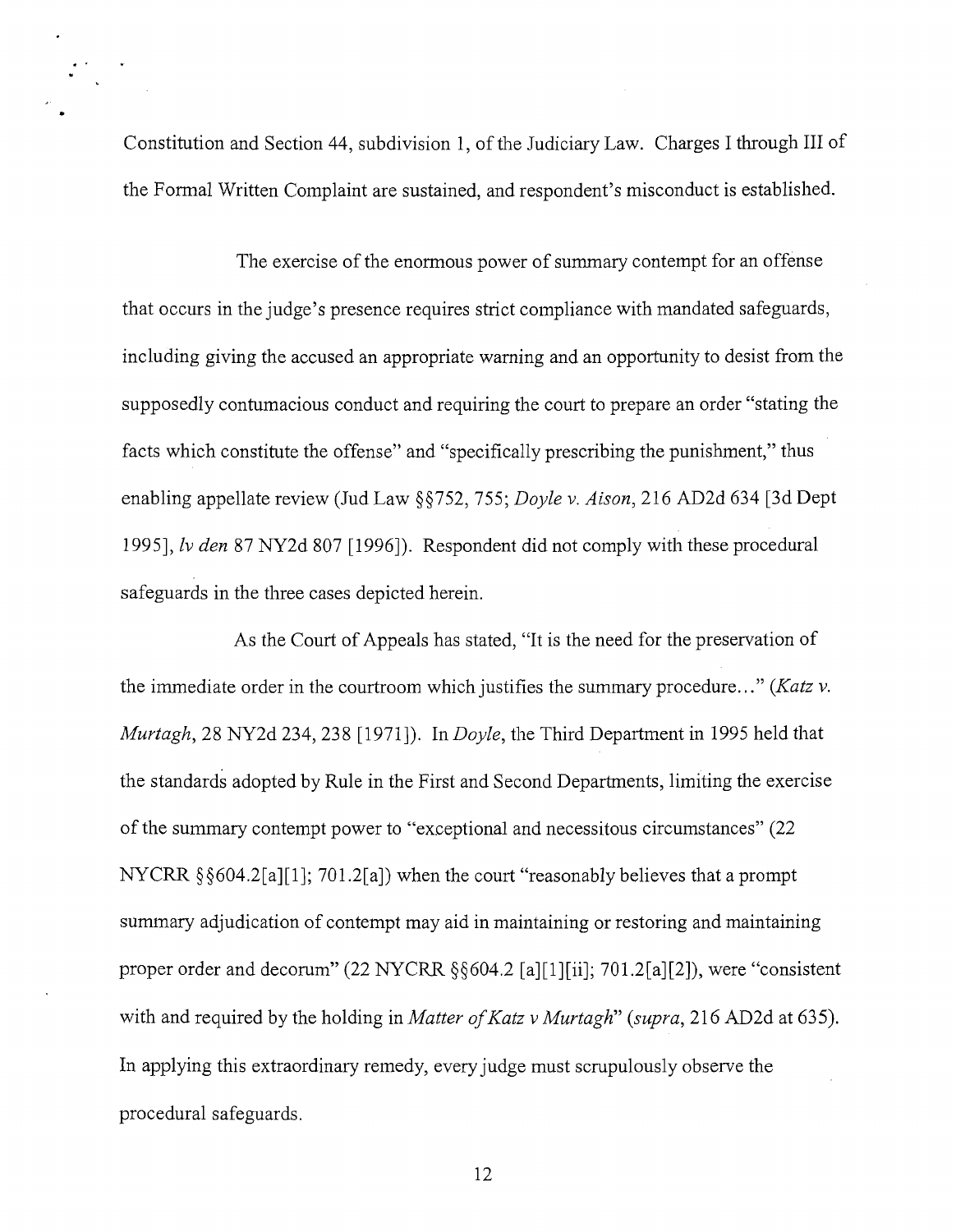Regardless of whether the parties' initial behavior provided sufficient basis for a contempt holding, it was respondent's obligation to warn them explicitly that the conduct could result in a summary citation for criminal contempt resulting in incarceration and to give an opportunity to desist from the conduct. Respondent was also required to prepare an order stating the facts justifying the contempt citation, which is required for purposes of enabling appellate review. Although she issued a temporary commitment order in the cases, none of the orders specified the facts justifying the contempt citation.

•

While the litigants in these cases may have been contentious to varying degrees, it is clear that respondent abused the contempt power by failing to observe these mandated procedures, which resulted in the litigants' incarceration. One litigant was held in jail for an hour as a result of the contempt citation; the other two were held for seven days at the jail.

Respondent's failure to adhere to mandated contempt procedures constitutes misconduct warranting public discipline. *See, e.g., Matter ofVan Slyke,* 2007 Annual Report 151 (Comm on Judicial Conduct); *Matter ofLawrence,* 2006 Annual Report 206 (Comm. on Judicial Conduct); *Matter of Mills*, 2005 Annual Report 185 (Comm on Judicial Conduct); *Matter of Teresi*, 2002 Annual Report 163 (Comm on Judicial Conduct); *Matter of Recant*, 2002 Annual Report 139 (Comm on Judicial Conduct).

In mitigation, we note that respondent is contrite and has acknowledged that she was impatient with the litigants and did not comply with statutory mandates. We also